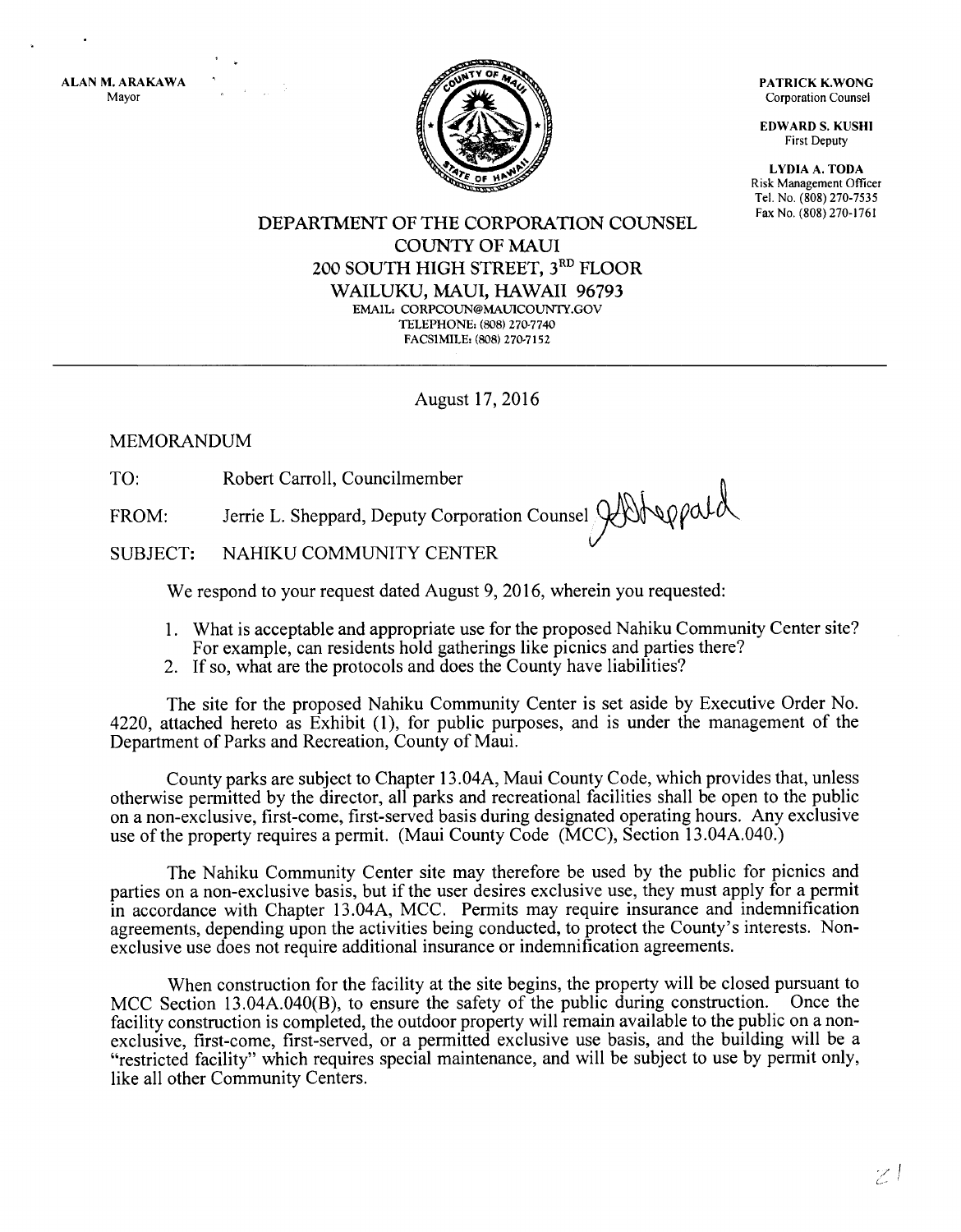Mr. Robert Carroll, Councilmember Page 2 August 17,2016

The Department of Parks and Recreation is currently drafting Administrative Rules pertaining to the administration of parks and recreation facilities and permits for use of those properties. These rules require public hearing before adoption, and the public will be notified in accordance with Hawaii Revised Statutes Chapter 91-2 when the public hearing(s) are scheduled.

Additional questions regarding how to obtain a permit for exclusive use of the property may be readily answered by the Department of Parks and Recreation's Permits Office, 270-7389. I am happy to answer any additional questions regarding the County's liabilities.

APPROVED FOR TRANSMITTAL:

EDWARD S. KUSHI, JR. First Deputy Corporation Counsel

Copy to: Alan M. Arakawa, Mayor Patrick Wong, Corporation Counsel Kaala Buenconsejo, Director, Department of Parks and Recreation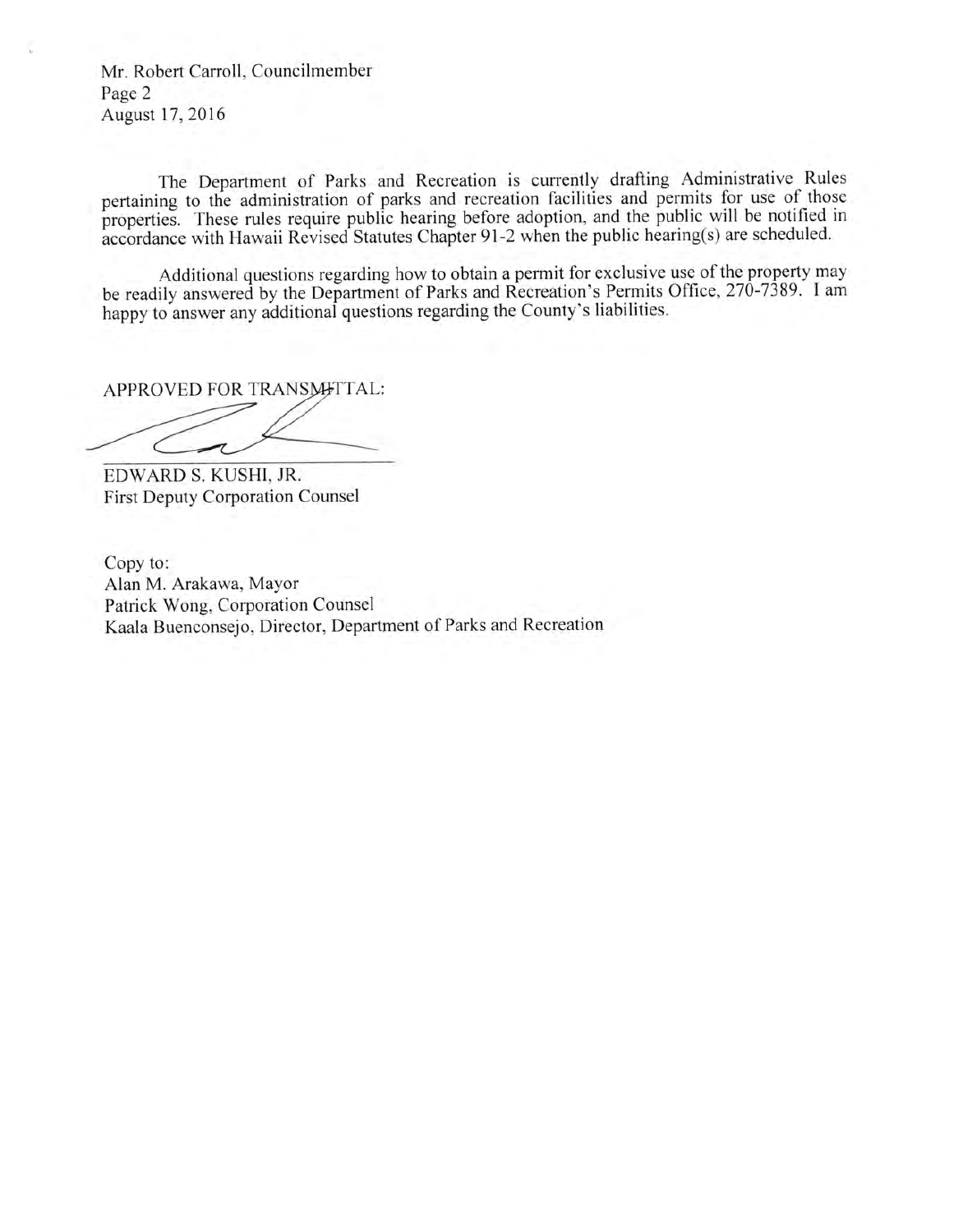|                | LAND COURT SYSTEM |        |     | REGULAR'SYSTEM |  |
|----------------|-------------------|--------|-----|----------------|--|
| Return by Mail |                   | Pickup | To: |                |  |
|                |                   |        |     |                |  |

Total Number of Pages: Tax Map Key No. (2)1-2-002:023

- FROM: STATE OF HAWAII BOARD OF LAND AND NATURAL RESOURCES
- TO: COUNTY OF MAUI 200 South High Street Wailuku, Hawaii 96793

 $920$ EXECUTIVE ORDER NO.

SETTING ASIDE LAND FOR PUBLIC PURPOSES

BY THIS EXECUTIVE ORDER, I, the undersigned, Governor of the State of Hawaii, by virtue of the authority in me vested by Section 171-11, Hawaii Revised Statutes, and every other authority me hereunto enabling, do hereby order that the public land hereinafter described be, and the same is, hereby set aside for the following public purposes:

|  | PRELIM, APPR'D.         |
|--|-------------------------|
|  | Department of the       |
|  | <b>Attorney General</b> |
|  |                         |

DEPARTMENT OF LAND AND NATURAL RESOURCES **LAND DIVISION P.O. BOX 621** HONOLULU, HAWAII 96809

**EXHIBIT** 

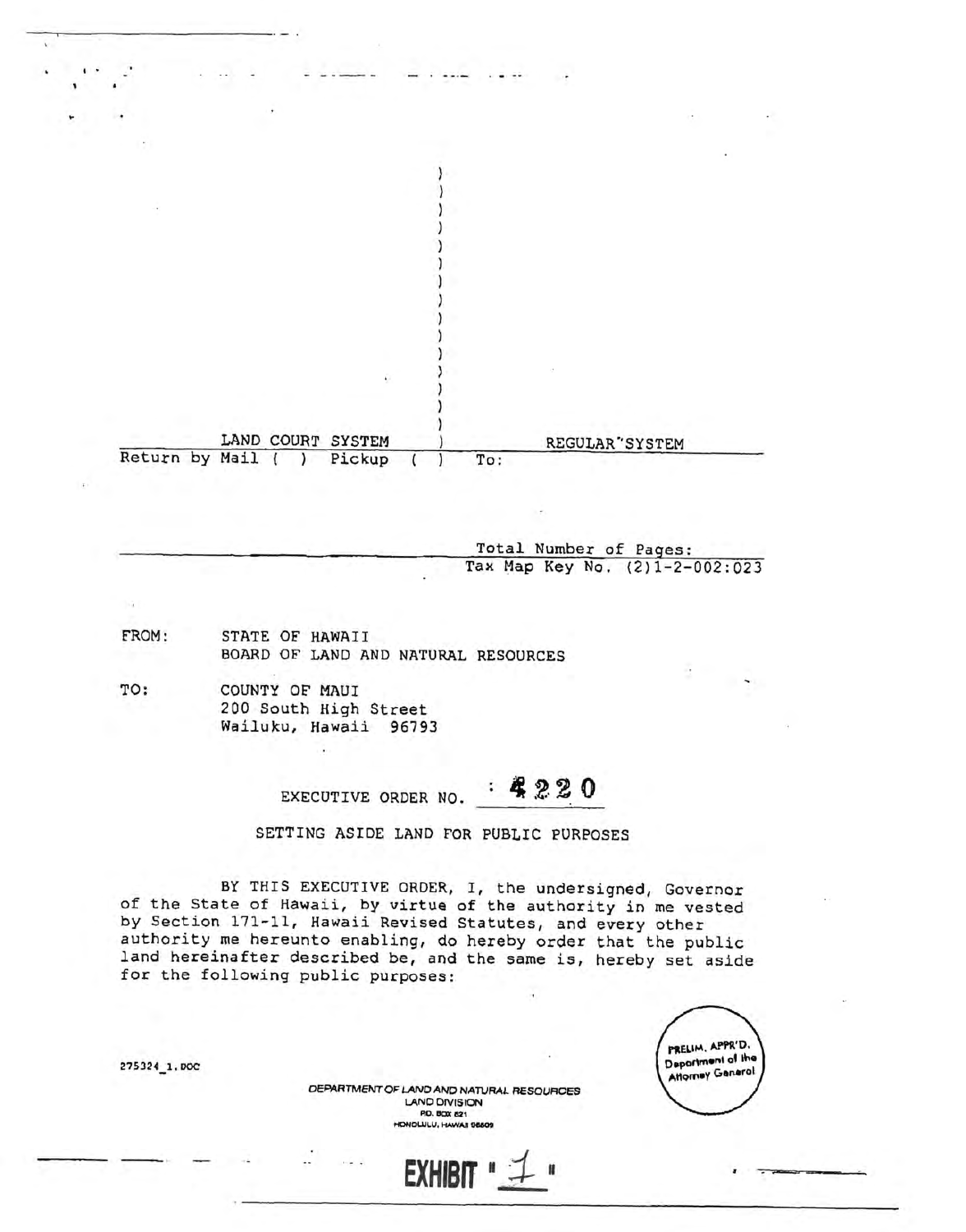FOR COMMUNITY CENTER PURPOSES, to be under the control and management of the County of Maui, being that parcel of land situate at Makapipi, Nahiku, Hana, Maui, Hawaii, and identified as "Former Nahiku School Lot,", containing an area of 1.9 acres, more particularly described in Exhibit "A" and delineated on Exhibit "B," both of which are attached hereto and made parts hereof, said exhibits being respectively, a survey description and survey map prepared by the Survey Division, Department of Accounting and General Services, State of Hawaii, both being designated C.S.F. No. 24,559 and dated December 7, 2007.

SUBJECT, HOWEVER, to the condition that upon cancellation of this executive order or in the event of non-use or abandonment of the premises or any portion thereof for a continuous period of one (1) year, or for any reason whatsoever, the County of Maui shall, within a reasonable time, restore the premises to a condition satisfactory and acceptable to the Department of Land and Natural Resources, State of Hawaii.

SUBJECT, FURTHER, to disapproval by the Legislature by two-thirds vote of either the Senate or the House of Representatives or by majority vote of both, in any regular or special session next following the date of this Executive Order.

IN WITNESS WHEREOF, I have hereunto set my hand and caused the Great Seal of the State of Hawaint to be affixed.<br>Done at The Capitol at Honolulu this 272 day of Iharit  $\sim$  , 2008.

or of the state of Hawaii Governor of

APPROVED AS TO FORM:

|        | SHALL                   |
|--------|-------------------------|
|        | Deputy Attorney General |
| Dated: | March7,2000             |



275324\_1.DOC

 $\bullet$ 

DEPARTMENT OF LAND AND NATURAL RESOURCES **LAND DIVISION P.O. BOX 621** HONOLULU, HAWAII BBSOR

 $\overline{2}$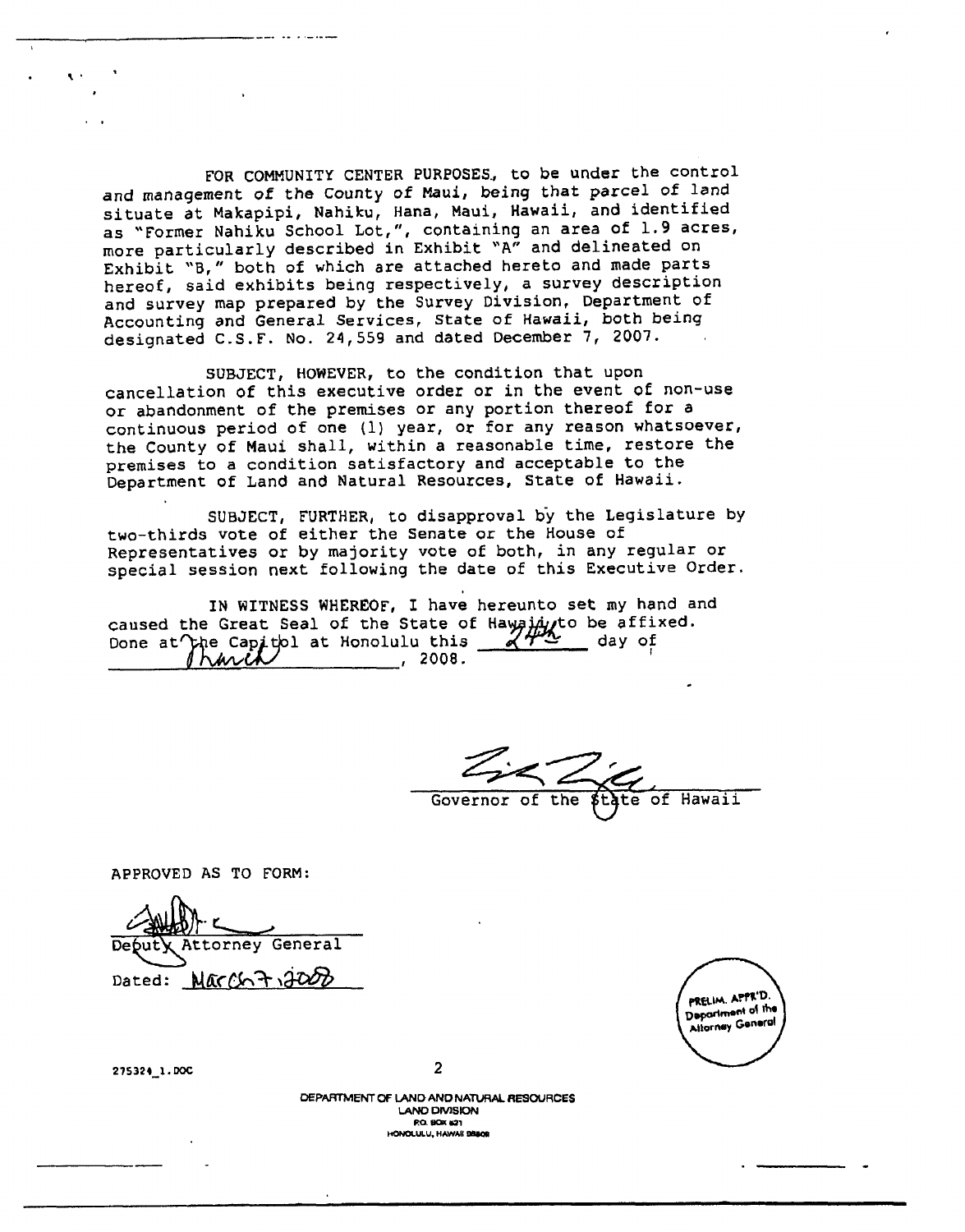#### STATE OF HAWAII

#### Office of the Lieutenant Governor

THIS IS TO CERTIFY That the within is a true copy of<br>Executive Order No. **APPP** setting aside land for public<br>purposes, the original of which is on file in this office.

IN TESTIMONY WHEREOF, the Lieutenant Governor of the State of Hawaii, has hereunto subscribed his name and caused the Great Seal of the State to be affixed.

MAR 27 2008 DONE in Honolulu, this day of

, A.D. 2008



275324\_1.DOC

 $\ddot{\phantom{0}}$ 

 $\mathbf{r}$ 

3

DEPARTMENT OF LAND AND NATURAL RESOURCES **LAND DIVISION** P.O. BOX 821 HONOLULU, HAWAII 98809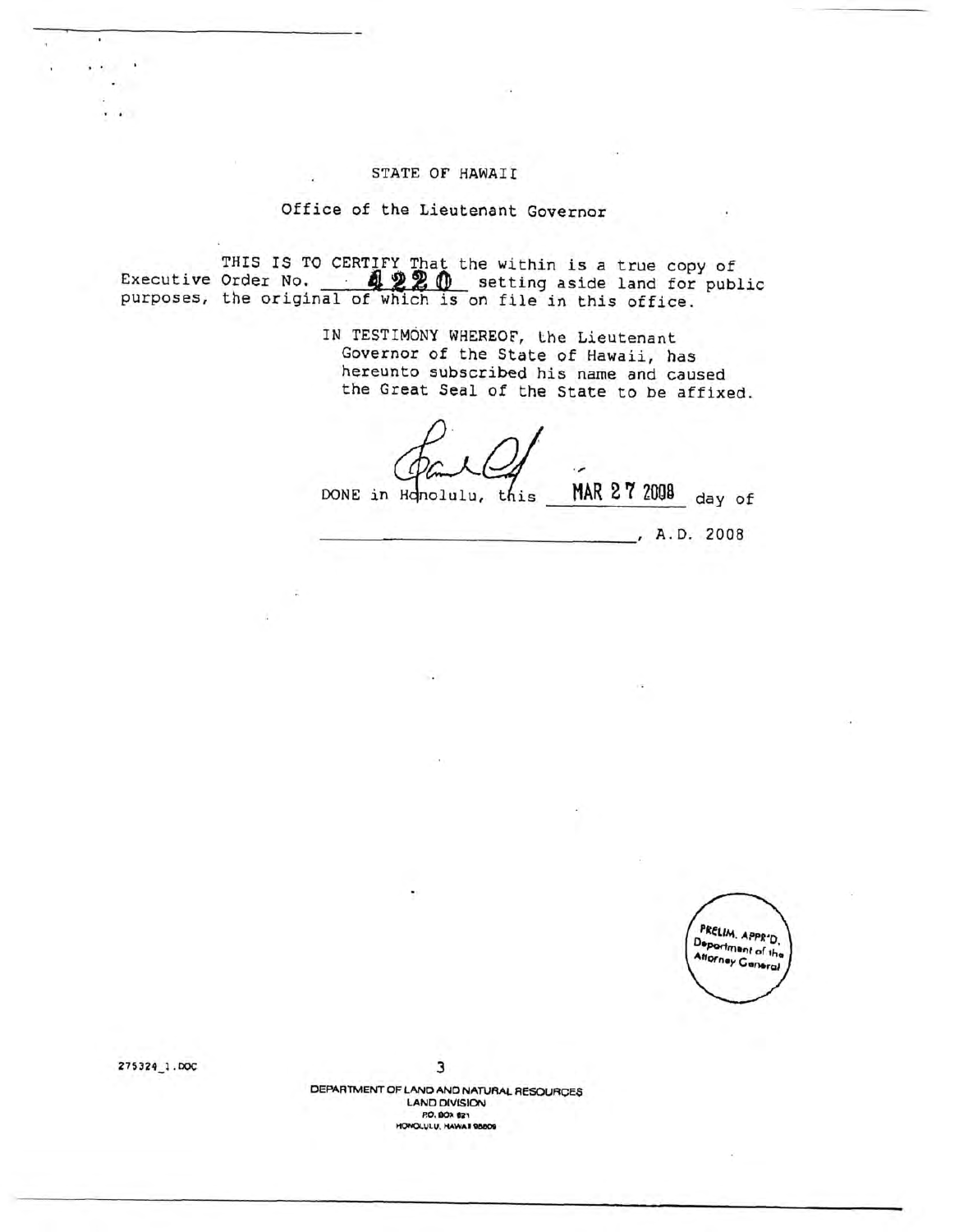

#### **STATE OF HAWAII SURVEY DIVISION** ACCOUNTING AND GENERAL SERVICES DEPT. OF December 7, 2007 HONOLULU

C.B.F. No. 24,559

#### **FORMER** NAHIKU SCHOOL LOT

#### Makapipi, Nahiku, Hana, Maui, Hawaii

Being a portion of the Government Land of Makapipi.

145.0

200.3

102.5

96.5

Beginning at the southeast corner of this parcel of land and on the

Road;

Road;

Road:

Road;

feet along the northeast side of Government

feet along the northeast side of Government

feet along the northeast side of Government

feet along the northeast side of Government

northeast side of Government Road, the coordinates of said point of beginning referred to Government Survey Triangulation Station "OPIKOULA" being 1204.2 feet South and 2090.6 feet West, thence running by azimuths measured clockwise from True South:-

- $1.$  $126^{\circ}$  45'
- $\overline{2}$ .  $50'$ 146°
- $3.$  $152^{\circ}$  $15'$
- $4.$  $172°$  $10'$



## **EXHIBIT "A"**

 $-1-$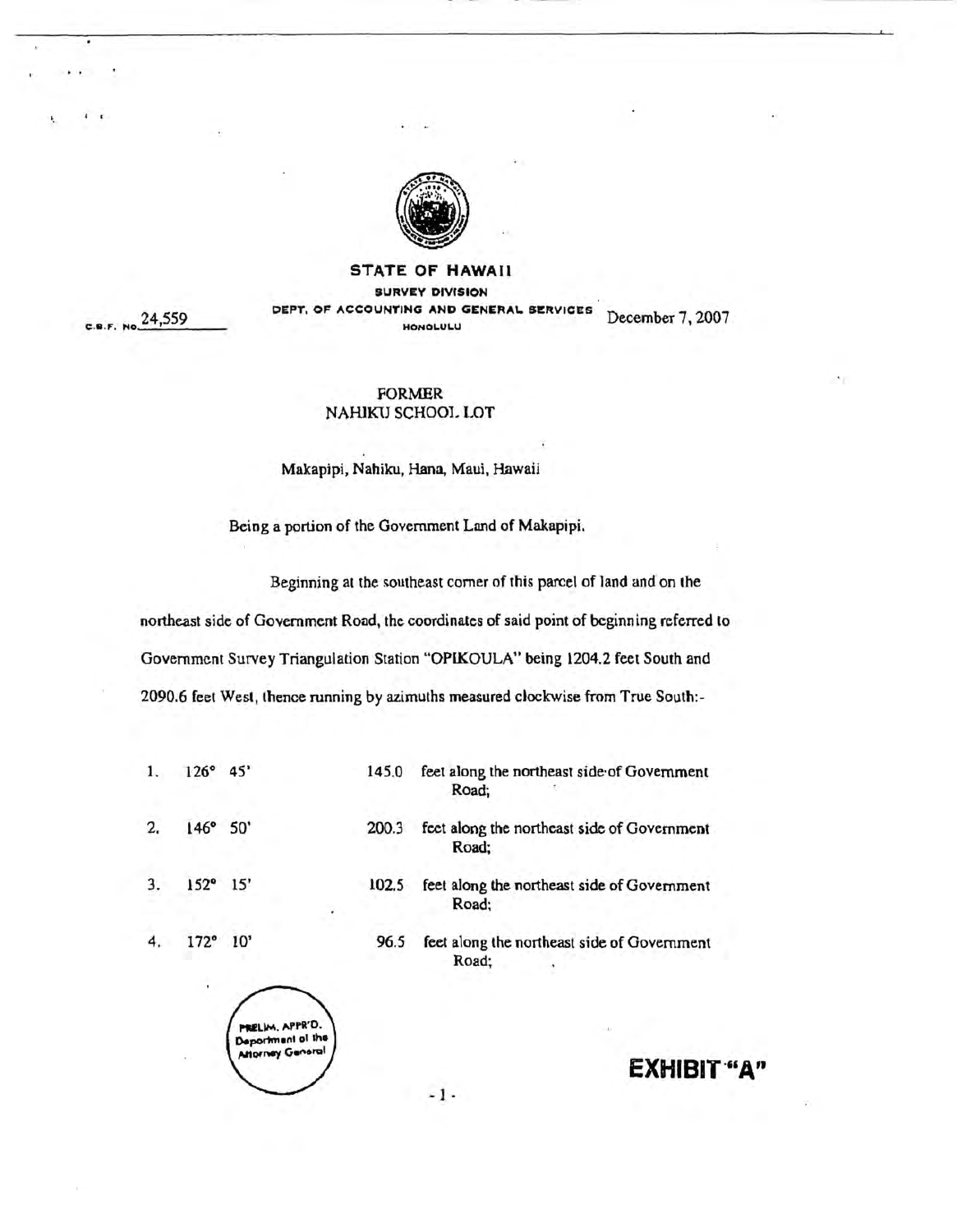| C.S.F. No. |      |        |                               | December 7, 2007                                                                                                          |
|------------|------|--------|-------------------------------|---------------------------------------------------------------------------------------------------------------------------|
| 5.         |      |        | 157.5                         | feet along the south side of Government Road;                                                                             |
| 6.         | 292° | 00'    | 122.5                         | feet along the south side of Government Road;                                                                             |
| 7.         |      |        | 142.5                         | feet along the south side of Government Road;                                                                             |
| 8.         | 19°  | 35'    | 330.5                         | feet along Grant S-13,938 to David K.<br>Kahookele, Jr. to the point of beginning<br>and containing an AREA OF 1.9 ACRES. |
|            |      | 24,559 | 295° 30'<br>$276^{\circ}$ 20' |                                                                                                                           |

. a. '

containing an AREA OF 1.9 ACRES.

# SURVEY DIVISION<br>DEPARTMENT OF ACCOUNTING AND GENERAL SERVICES STATE OF HAWAII

 $By:  $12$ lenn$ adau

Glenn J. Kodani Land Surveyor

-2-

ml

ಡಾಗಿ ಬಿಲ್ಲಂಡ



Compiled from CSF2005, Maui File Carton 25 and other Govt.

Survey Records.